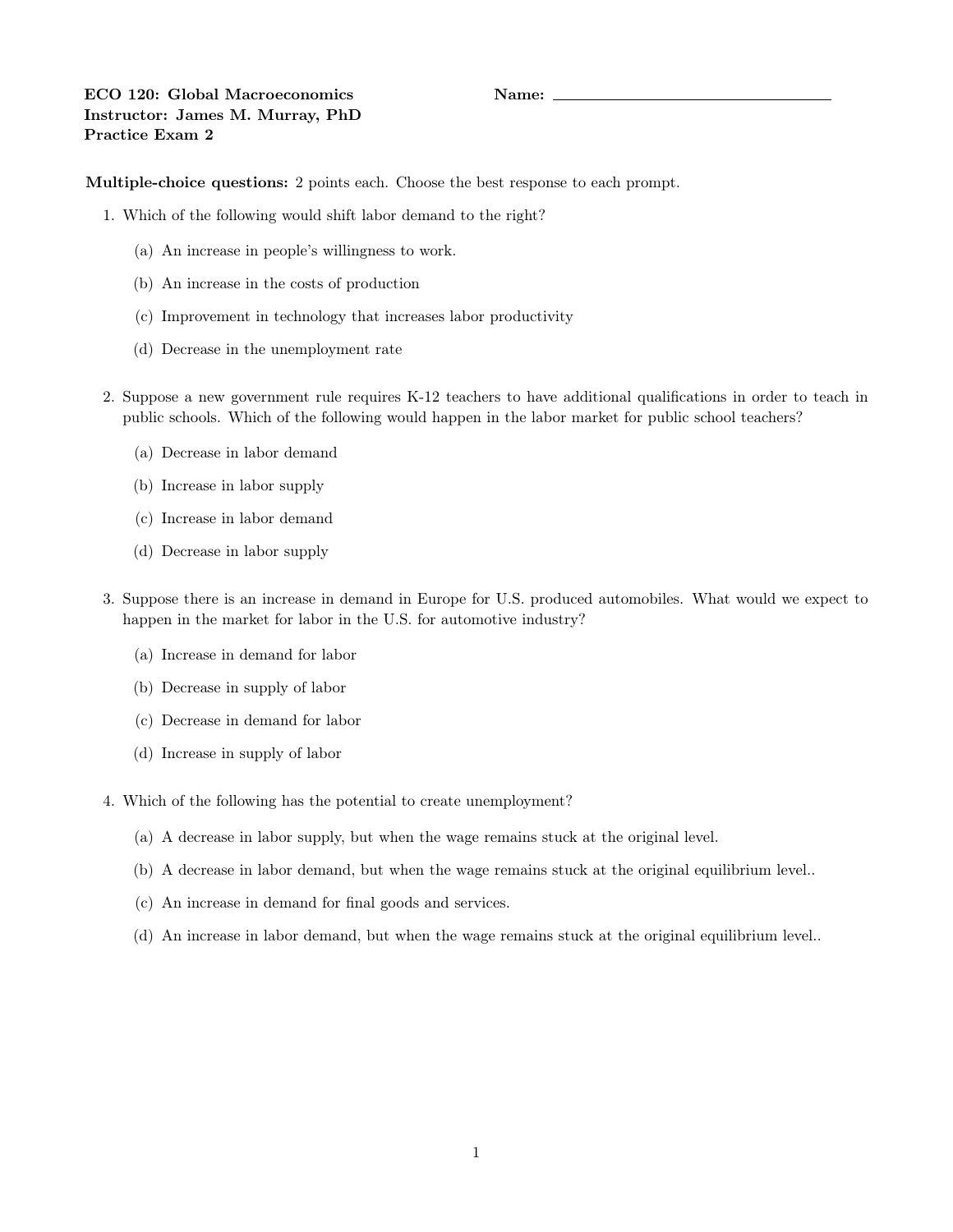- 5. Which of the following is a TRUE statement about the labor demand curve?
	- (a) The labor demand represents the profit-maximizing choices that businesses make for hiring workers.
	- (b) The labor demand represents the working population's decisions for how much they are willing and able to work.
	- (c) A decrease in wage leads to a decrease in the quantity of labor demanded.
	- (d) An increase in wage leads to a rightward shift in the labor demand curve.
- 6. Suppose there is a decrease in demand for college education, with more high school graduates deciding to look for work instead of going on to college. What would be the immediate effect on the labor market?
	- (a) Increase in labor supply / Increase in equilibrium wage
	- (b) Increase in labor supply / Decrease in equilibrium wage
	- (c) Increase in labor demand / Increase in equilibrium wage
	- (d) Increase in labor demand / Decrease in equilibrium wage
- 7. Suppose recent increases in profitability for firms in the communication technology industry leads to new firms entering the market. What is the equilibrium effect on the market for labor?
	- (a) Decrease in employment / Increase in wage
	- (b) Increase in employment / Decrease in wage
	- (c) Decrease in employment / Decrease in wage
	- (d) Increase in employment / Increase in wage
- 8. Suppose there is an improvement in wireless Internet technology that makes workers more productive. What would be the equilibrium impact on the market for labor?
	- (a) Increase in labor supply and a decrease in wage
	- (b) Increase in labor supply and increase in wage
	- (c) Increase in both labor demand and labor supply, indeterminate effect on wage
	- (d) Increase in labor demand and increase in wage
- 9. Suppose there is an increase in immigration into the United States causing more people wishing to enter the labor market and an increase in demand for final goods and services. What is the impact on the market for labor?
	- (a) Increase in labor demand and an increase in labor supply
	- (b) Increase in labor demand and a decrease in labor supply
	- (c) Increase in labor supply and a decrease in wage
	- (d) Increase in labor demand and an increase in wage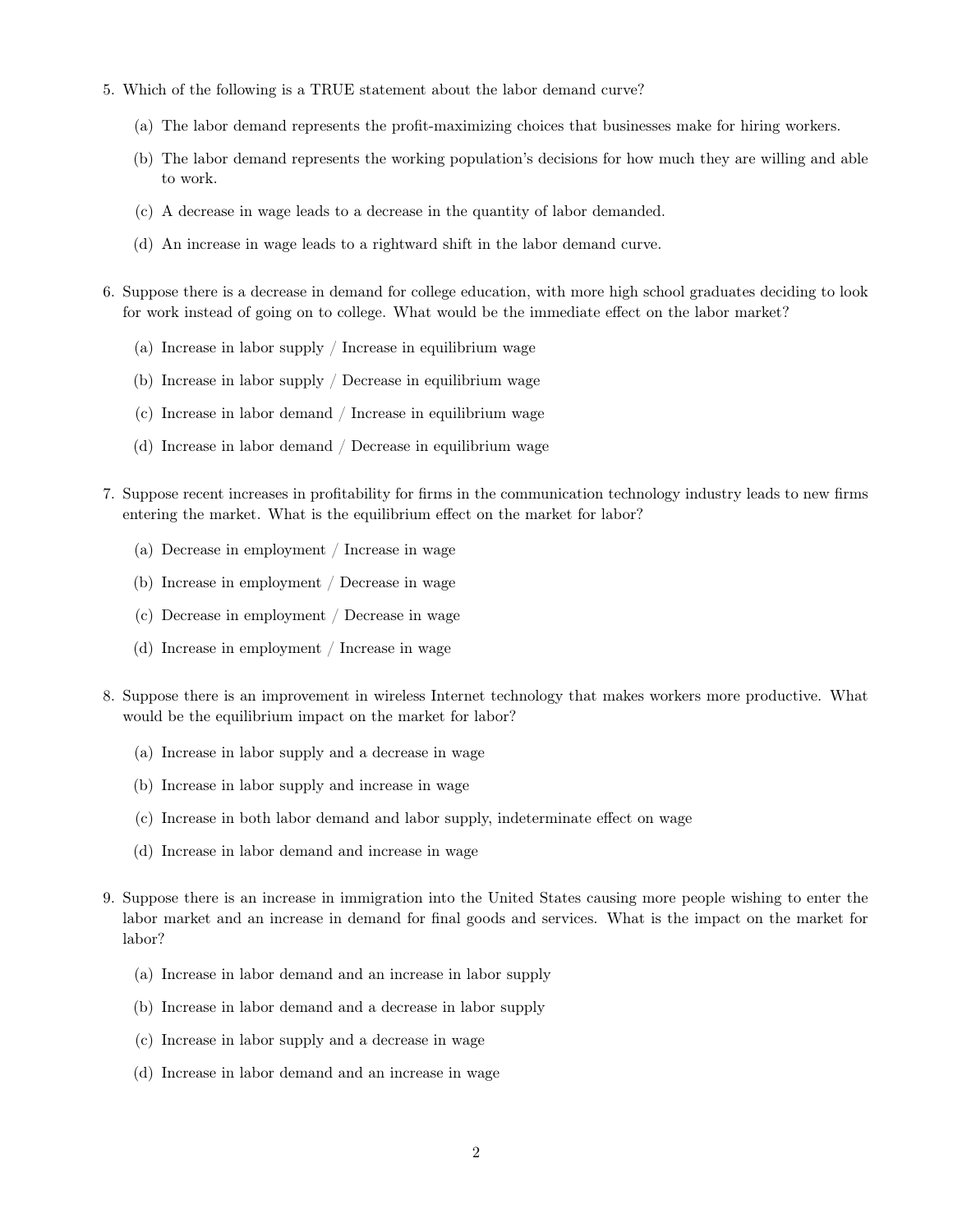- 10. If businesses decide to expand their facilities, this is which of the following?
	- (a) Increase in savings supply
	- (b) Decrease in savings supply
	- (c) Decrease in investment demand
	- (d) Increase in investment demand
- 11. Which of the following happens as interest rates increase?
	- (a) Movement along investment demand curve to a lower level of investment.
	- (b) Movement along investment demand curve to a higher level of investment.
	- (c) Shift of the investment demand curve to a lower level of investment.
	- (d) Shift of the investment demand curve to a higher level of investment.
- 12. Which of the following is a component of saving supply?
	- (a) Interest rates
	- (b) Investment purchases
	- (c) Real GDP
	- (d) International trade deficit (Imports Exports)
- 13. Suppose a government increases both taxes and spends exactly the increase in tax revenue on monuments and parks. Which of the following would happen in the market for loanable funds?
	- (a) Increase in investment demand
	- (b) Increase in saving supply
	- (c) Decrease in interest rates
	- (d) No change in saving supply or investment demand.
- 14. Which of the following causes the saving supply to shift to the right?
	- (a) Decrease in private saving
	- (b) Decrease in exports with no change in imports.
	- (c) Decrease in imports with no change in exports
	- (d) Increase in government expenditures with no change in taxes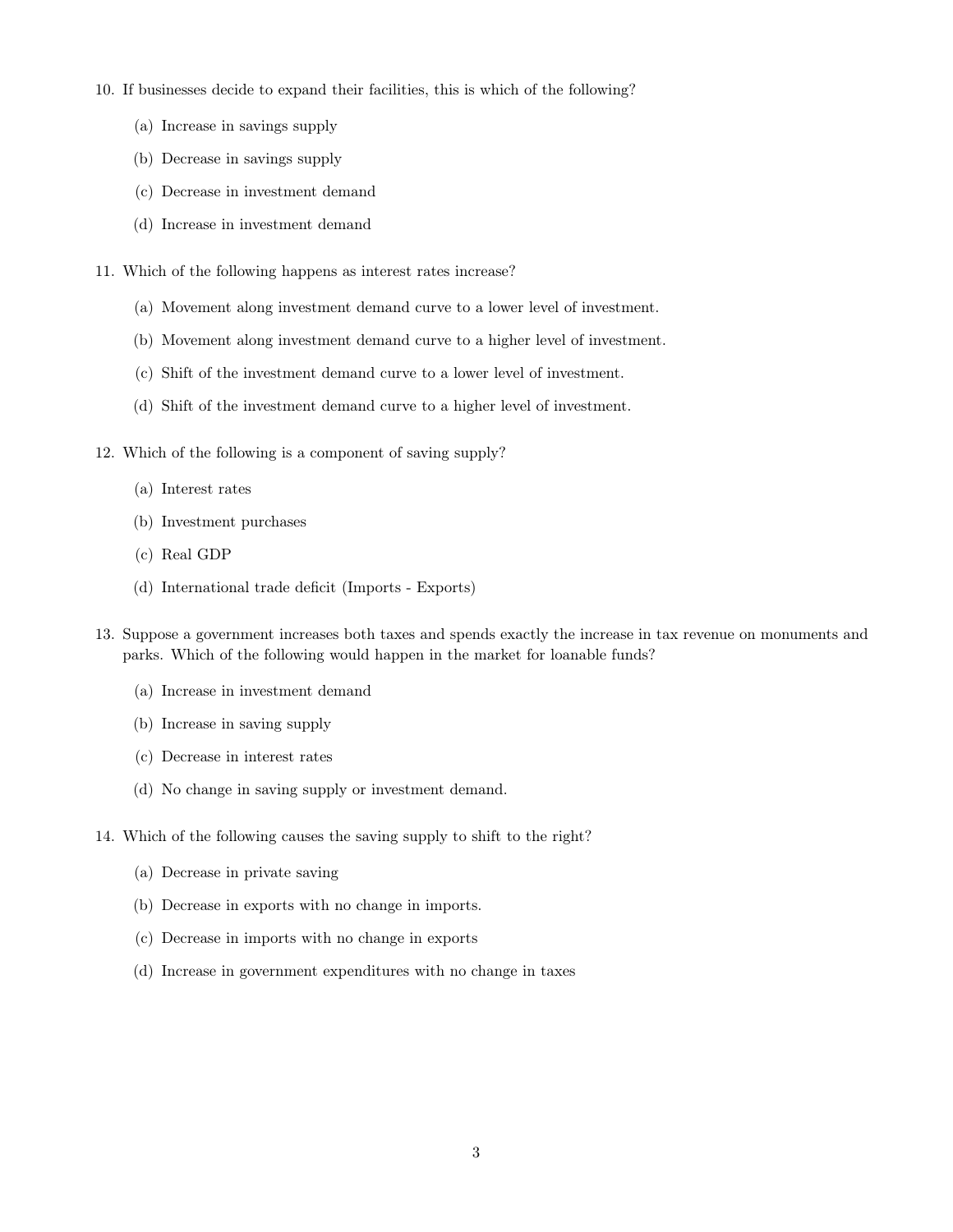- 15. Suppose an improvement in technology makes capital more productive. What would be the impact on the equilibrium in the loanable funds market?
	- (a) Decrease in investment and decrease in interest rates
	- (b) Increase in investment and decrease in interest rates
	- (c) Decrease in investment and increase in interest rates
	- (d) Increase in investment and increase in interest rates
- 16. Suppose a hurricane destroys capital stock. Which of the following is TRUE?
	- (a) Technology will increase
	- (b) Marginal product of labor will increase
	- (c) Marginal product of capital will increase
	- (d) Investment demand will shift to the left
- 17. Suppose businesses' economic outlook worsens and businesses decide now is not the right time for expansion or maintenance projects on their facilities. What is the impact on the equilibrium in the market for loanable funds?
	- (a) Decrease in interest rate and a decrease in equilibrium investment
	- (b) Increase in interest rate and a decrease in equilibrium investment
	- (c) Increase in interest rate and increase in equilibrium investment
	- (d) Decrease in interest rate and increase in equilibrium investment
- 18. Which of the following is the best measure among the others for economic well being to compare across countries and across time?
	- (a) Real GDP
	- (b) Investment
	- (c) Capital per worker
	- (d) Real GDP per capita
- 19. Which of the following best describes China's economic status and growth during the last two decades?
	- (a) A highly-developed country with a low rate of economic growth.
	- (b) A highly-developed country with a high rate of economic growth.
	- (c) A lesser-developed country with a low rate of economic growth.
	- (d) A lesser-developed country with a high rate of economic growth.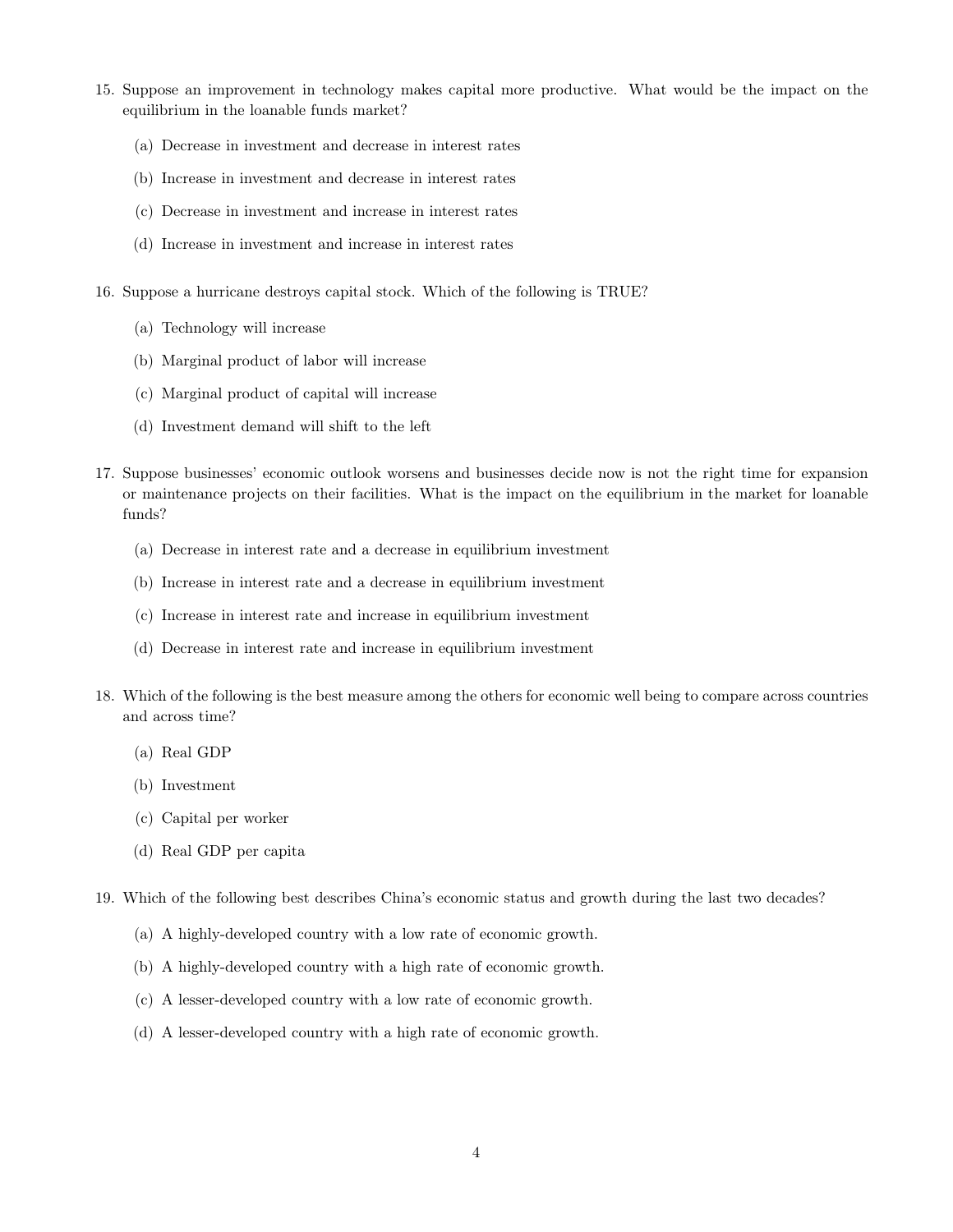- 20. Which of the following is a potential source of growth of output per worker?
	- (a) Improvement in population growth rate
	- (b) Improvement in inflation
	- (c) Increase in capital stock per worker
	- (d) Improvement in interest rates
- 21. Suppose there is an increase in the time and effort people spend toward obtaining workforce training and/or college education. Which of the following is TRUE?
	- (a) There is a rightward shift of the productivity curve
	- (b) There is a decrease in physical capital per worker
	- (c) There is a decrease in human capital
	- (d) There is an increase in human capital
- 22. As you move rightward along the productivity curve, what happens to the marginal product of capital?
	- (a) Marginal product of capital becomes equal to the quantity of capital
	- (b) Marginal product of capital increases
	- (c) Marginal product of capital neither increases nor decreases
	- (d) Marginal product of capital decreases
- 23. Which of the following causes an upward pivot of the productivity curve?
	- (a) Increase in interest rates
	- (b) Increase in human capital
	- (c) Decrease in the marginal product of capital
	- (d) Increase in physical capital per worker
- 24. Which of the following can lead to an increase in output per worker in the long run?
	- (a) Smaller trade deficits (smaller difference of imports-exports)
	- (b) Smaller private savings
	- (c) Smaller government budget deficits
	- (d) Leftward shift in investment demand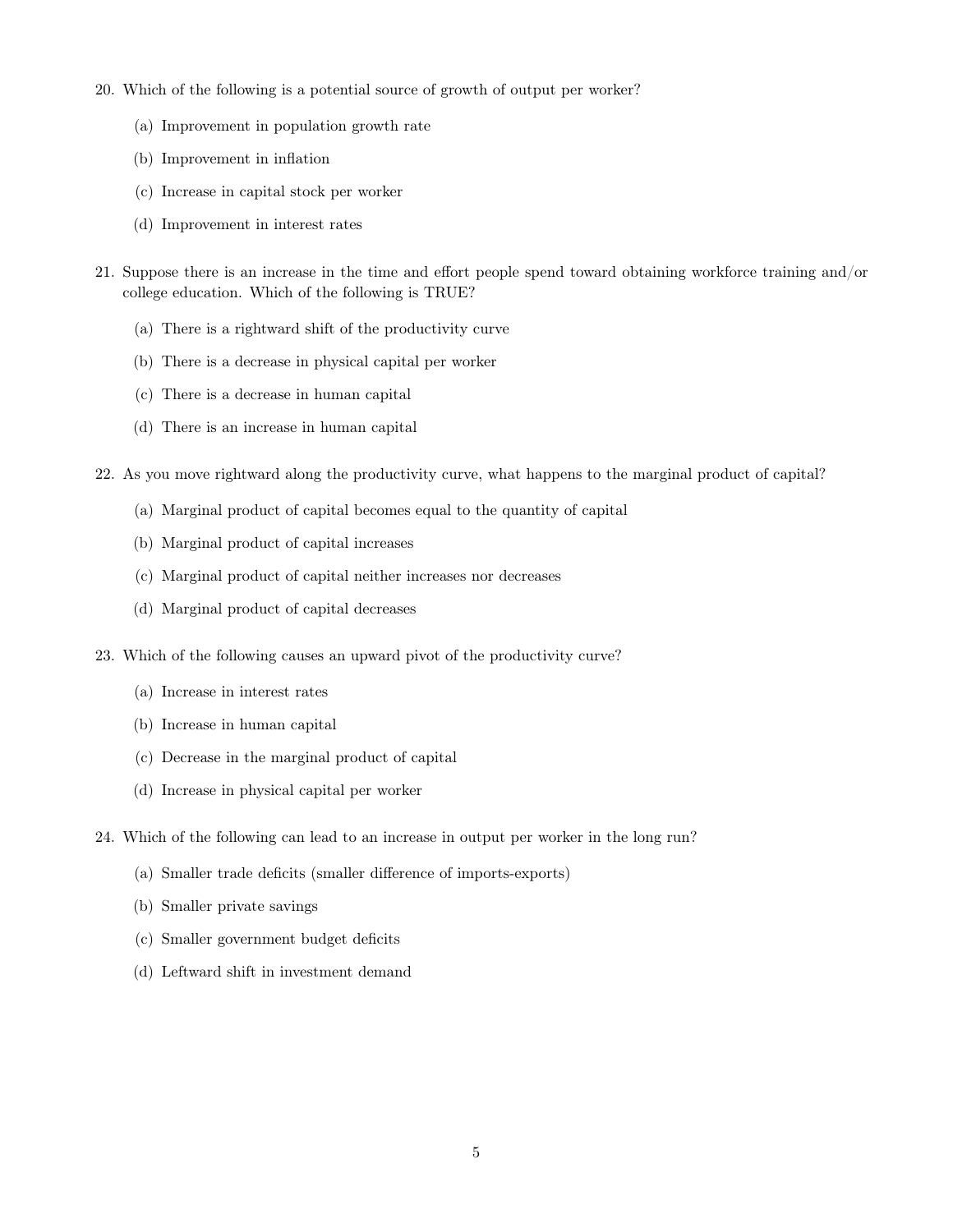- 25. Which of the following can lead to a decrease in output per worker in the long-run?
	- (a) An increase in savings demand
	- (b) A decrease in interest rates
	- (c) A decrease in investment demand
	- (d) An increase in savings supply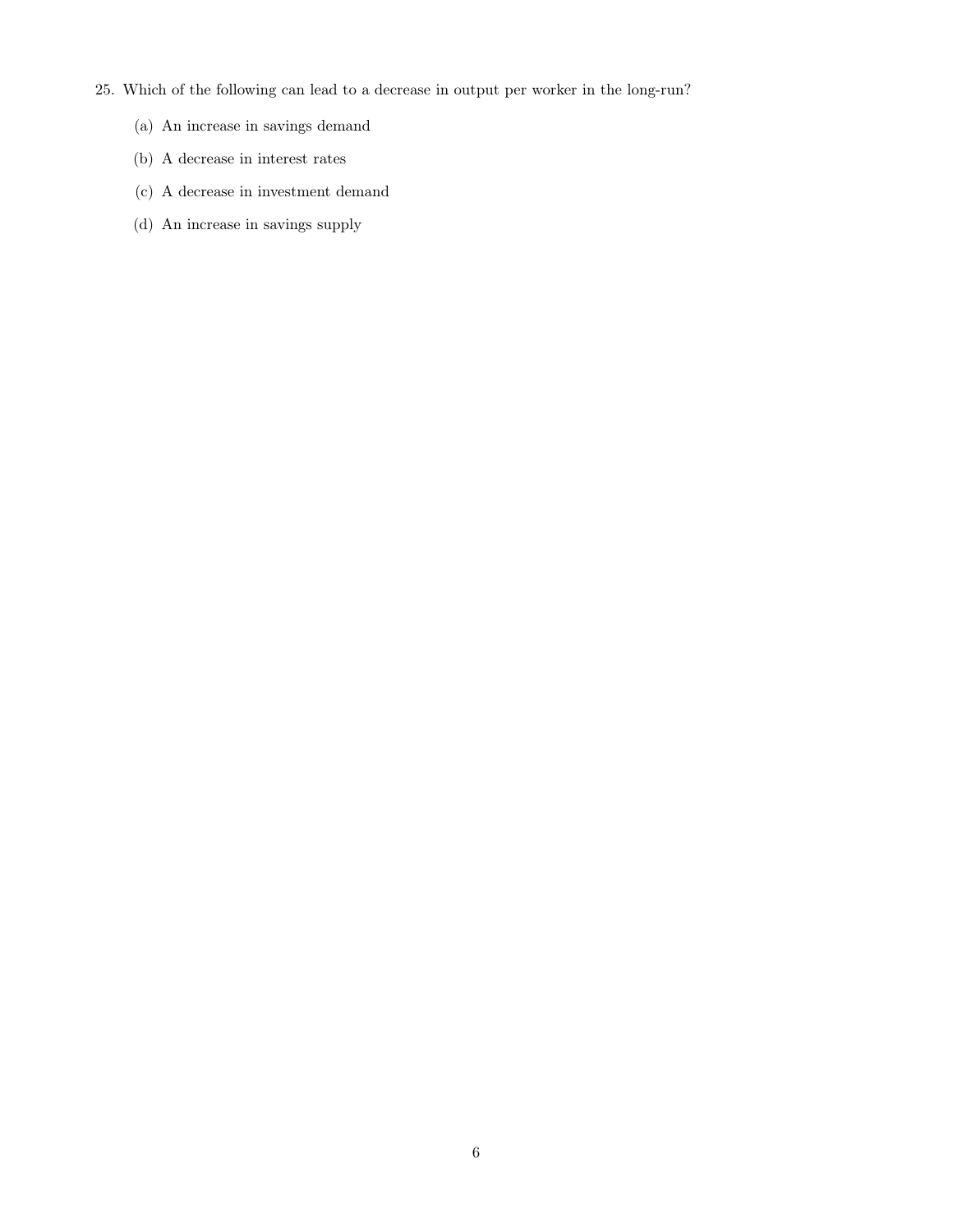Short-answer problem-solving questions: 5 points each. Answer the questions in the space provided.

26. Suppose there is an improvement in computer technology that makes workers more productive. Describe and illustrate the impact on the equilibrium wage and employment.

27. Suppose more two-parent families decide to have only one member of the household participate in the labor force, rather than both parents. Describe and illustrate the impact on the equilibrium wage and employment.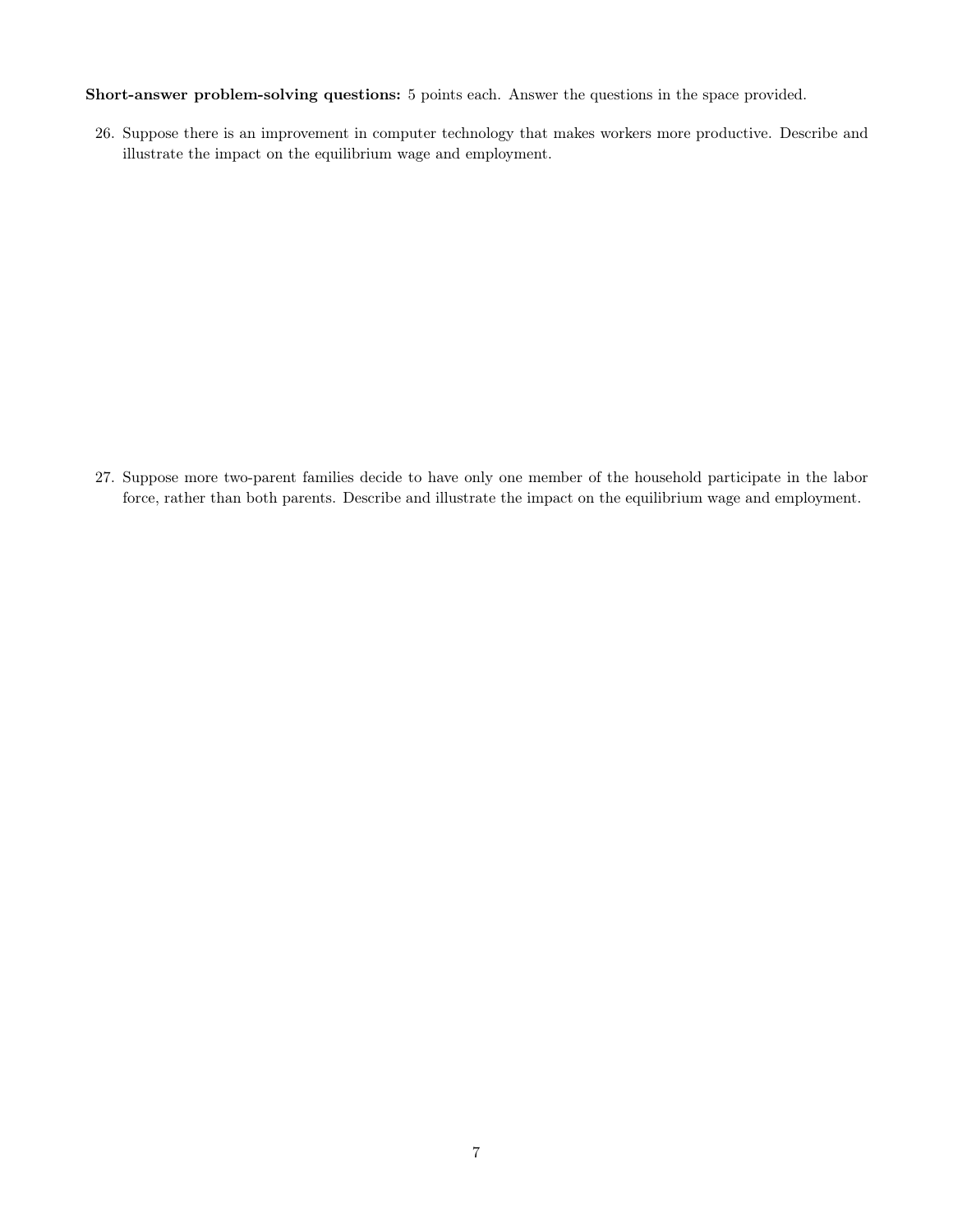28. Suppose there is a pandemic that causes a decrease in demand for goods and services and at the same time, causes people to decide to temporarily leave the labor force to care for family members. Describe and illustrate the impact on the equilibrium wage and employment.

29. Suppose there is an improvement in technology that makes workers and capital more productive. Describe and illustrate the impact on the equilibrium interest rate and level of investment.

30. Suppose a country reduces legal international trade barriers and it results in more imports, no change in exports, and a reduction in demand for domestically-produced products. Describe and illustrate the impact on the equilibrium interest rate and level of investment.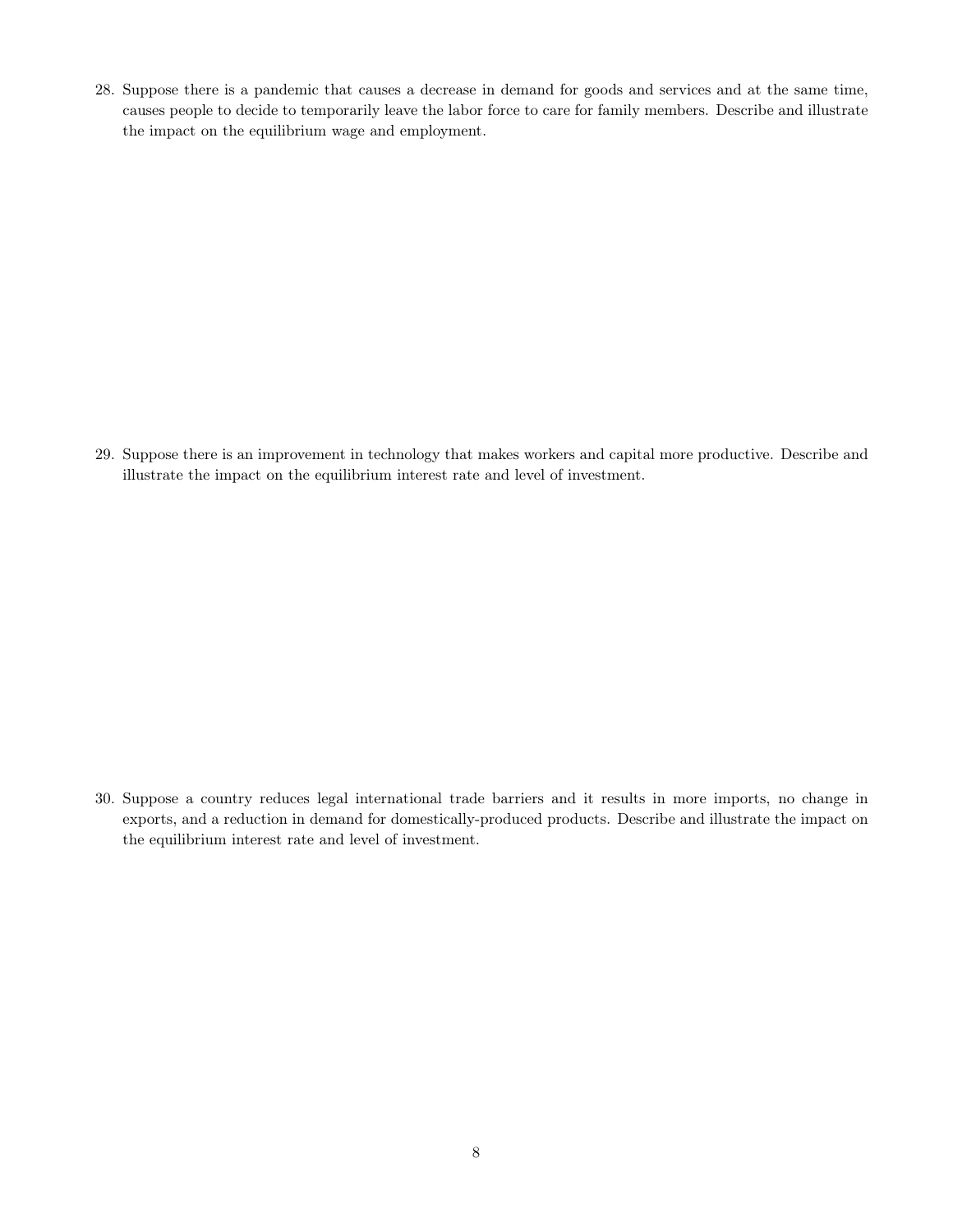31. Suppose a government increases its spending on infrastructure such as roads, electrical lines, and communications infrastructure, all of which make business more productive. Suppose the government does this while keeping tax revenues the same. Describe and illustrate the impact on the equilibrium interest rate and level of investment.

32. Suppose consumers permanently decrease in the fraction of income that they spend, leading to higher demand for final goods and services and lower personal savings. Describe and illustrate the impact on the equilibrium interest rate and level of investment.